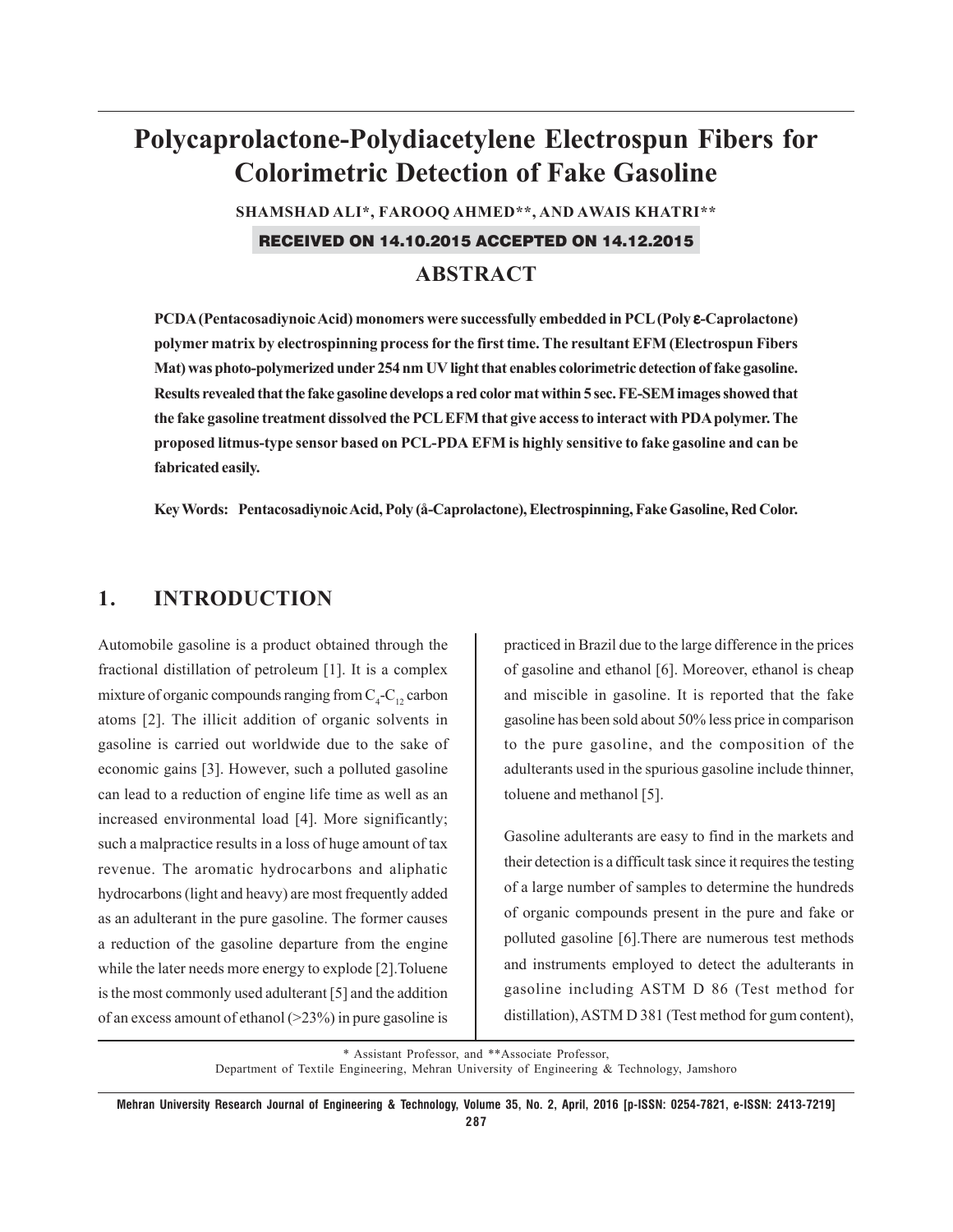ASTM D 482 (Test method for ash), ASTM D 4052 (Test method for density), Fourier transform infrared spectroscopy [6], flame emission spectroscopy [1] and gas chromatography [2]. However, these instruments are expensive, time taking and skilled personnel are required for data analysis and interpretation.

PDAs are a family of conjugated polymers, insoluble in most of the solvents [7]. They are generally prepared by the UV irradiation of self-assembled DA (Diacetylene) monomers, exhibiting a distinct blue color [8]. Under environmental stimulation, a chromatic shift occurs resulting in a blue-to-red color transition of PDA which can be observed visually [9]. Electrospinning has been proven an efficient method to produce polymer fibers with diameters in the range of 2nm to several micrometers [10]. It fabricates nanofibers with small pore structure, higher surface area and good interconnectivity amongst fibers [11]. In the last couple of years, the encapsulation of PDA polymer within electrospun fibers was investigated as a promising substrate for sensor applications including Lead ion recognition and chemosensor for α-cyclodextrin [5,12-14].

In the present study, a litmus-type sensor by embedding PDA polymer in PCL polymer matrix for the colorimetric identification of fake gasoline was prepared. PCL was chosen on account of its inherent properties including dissolution in toluene, biocompatibility and environmental degradability, as well as good mechanical properties [15- 17]. To the best of our literature survey, no previous attempt were undertaken to use PCL as a potential substrate for detecting the fake gasoline.

#### **2. EXPERIMENTAL**

#### **2.1 Materials**

10,12-PCDA and PCL  $(M<sub>n</sub>: 70,000-90,000)$  were purchased from Sigma-Aldrich, Co., USA. Toluene and methanol were obtained from Daejung Chemicals and Metals Co., Limited Korea. Thinner used in this study was of commercial grade. The commercial gasoline samples were taken from a filling station operated by GS Korea and used as-received unless otherwise indicated.

## **2.2 Preparation of Electrospun Fibers Based Sensor**

Electrospinning set up with a high-voltage power supply (Nano NC, Korea) was used as the source of the electric field. A solution of PCL  $(9 \text{ wt.})\%$  and PCDA  $(4 \text{ wt.})\%$  in chloroform:dimethylformamide (9:1, w/w) was prepared. The polymer solution was stirred overnight under standard conditions (25°C temperature and 65% relative humidity) before electrospinning. The polymer solution was supplied through a 10 ml plastic syringe at a controlled feeding rate of 0.1 mL/h (Kd Scientific syringe pump) through a 23 G metal needle. Several parameters were applied in order to optimize the electrospinning of the polymer solution and the optimal parameters were chosen as follows. The voltage of 11 kV was applied and the tip-to-collector distance was fixed at 15 cm. Electrospun fibers were deposited continuously over the metallic drum for 30 min. The thickness of the mats was in between 20-30 μm; and was kept in the dark for a day before use.

Photo-polymerization of the PCDA embedded PCL EFMs were done by irradiation under 254 nm UV light (Spectroline ENF 260C/FE, USA) for 30-180 s. The samples were placed at a distance of 2 cm from the UV light source.

#### **2.3 Sensor Test of Electrospun Fibers**

The UV irradiated PCL-PDA EFM was placed on a glass dish containing 10 mL gasoline sample (commercial and fake) for 120s. The resulting color change of the mat in gasoline sample was recorded with a digital camera (Canon Powershot G12). Each sensor test was performed five times to observe the reproducibility.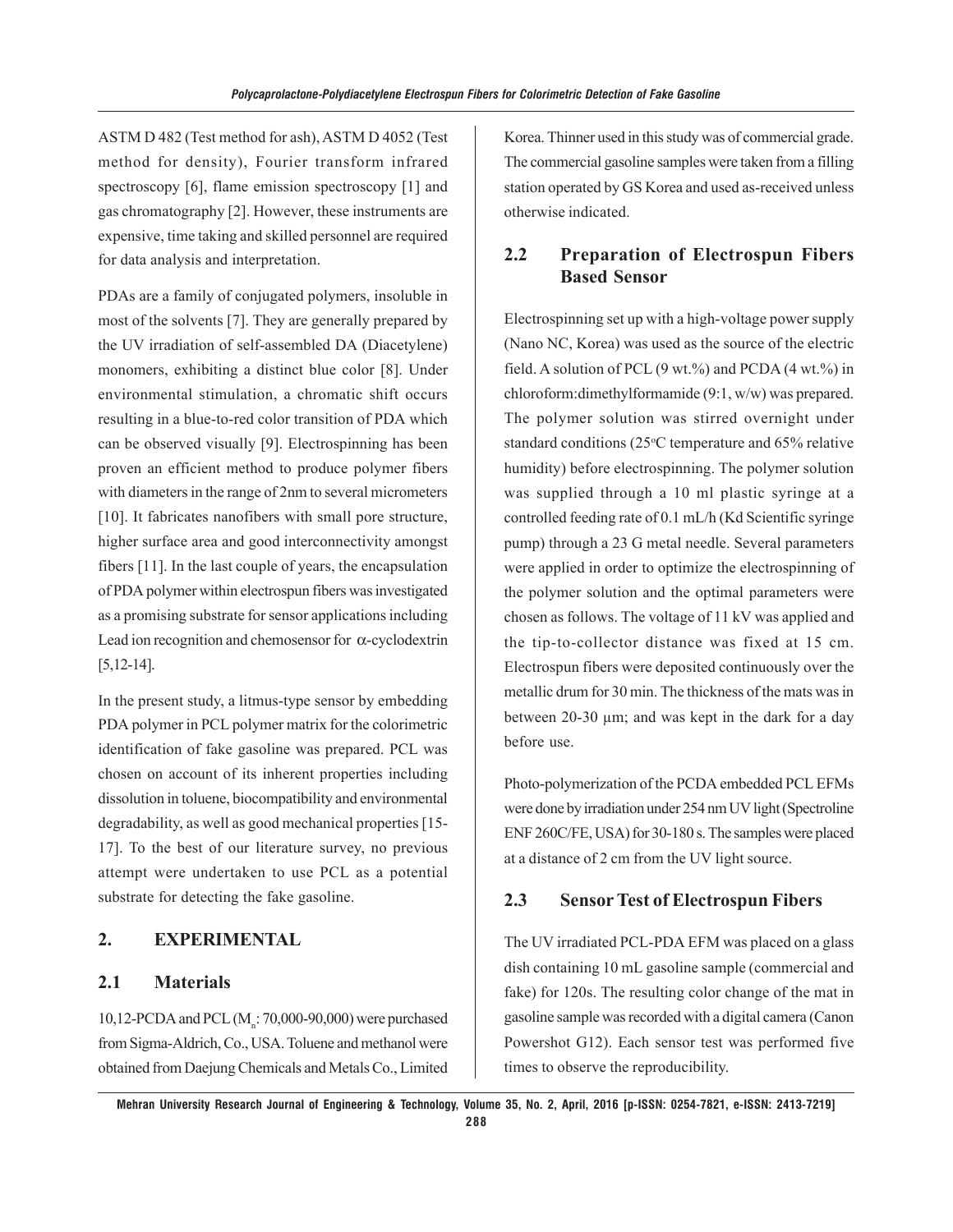#### **2.4 Characterization**

The morphology of electrospun fibers was studied under FE-SEM (JSM 6701F, JEOL Japan). All samples were sputtered with Platinum under vacuum before assessment.

## **3. RESULTS AND DISCUSSION**

### **3.1 Morphology of Electrospun Fibers**

The FE-SEM images of electrospun fibers are presented in (Fig. 1(a-b)). It can be seen from the images that the electrospun fibers are bead-free; and the size and shape of the individual fibers remained unaffected from the UV irradiation [8,13].



#### **3.2 Sensor Test of Electrospun Fibers**

The effect of UV irradiation time on PCL-PDA EFMs is shown in Fig. 2. A gradual increase in the depth of a blue color was observed by increasing UV irradiation time on PCL-PDA EFMs. It suggests that more inter-chain interaction occurs in between the neighboring PCDA monomer chains within the EFM to make PDA polymeran insoluble polymer in common organic solvents. Furthermore, we observed that the blue color of the UV irradiated PCL-PDA EFMs remained unchanged after six months in the standard atmospheric conditions.

In order to explore the effect of UV irradiation time on proposed sensor system, we have chosen UV irradiated PCL-PDA EFM (30 s) and UV irradiated PCL-PDA EFM (180s) for further experiments.



*(a) AS-SPUN (b) 254 NM UV LIGHT IRRADIATED FOR 60S*

*FIG. 1. FE-SEM IMAGES OF PCL-PDA ELECTROSPUN FIBERS*



*FIG. 2. PHOTOGRAPHS OF PCL-PDA EFMS AFTER EXPOSURE TO 254 NM UV IRRADIATION FOR DIFFERENT TIME DURATION (COLOURED FIG. IS AVAILABLE ONLY AT JOURNAL'S ONLINE ARCHIVES)*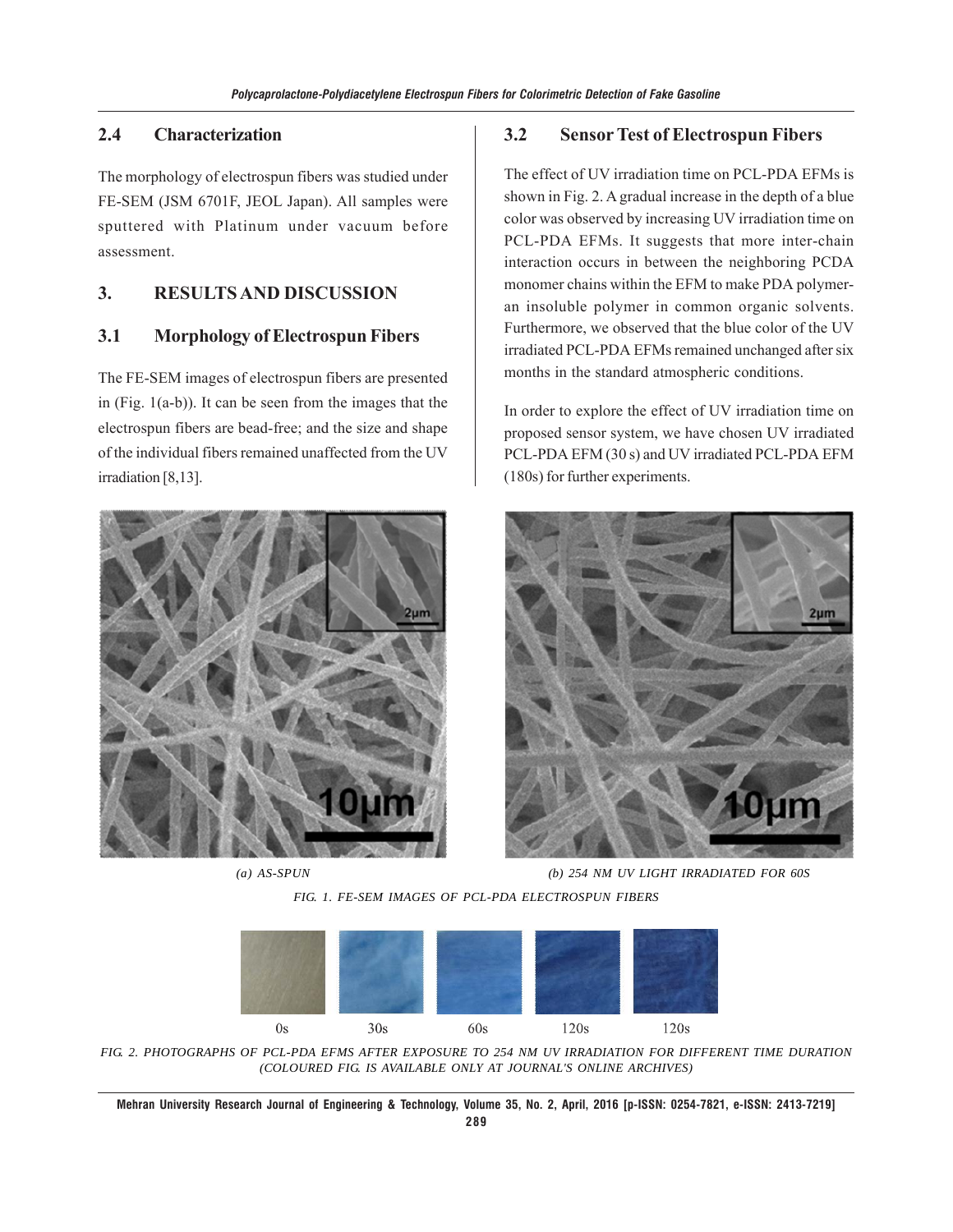Fig. 3(a-b) demonstrates the color change of the PCL-PDA EFM after immersion in commercial gasoline for different time periods. It is obvious that the UV irradiated PCL-PDA EFM (30 s) displayed a blue-to-red color transition in commercial gasoline (Fig. 3(a)). This may be due to the dissolution of the un-polymerized residual solvatochromic PCDA monomers as well as partially polymerized oligomers in commercial gasoline, which leads to a partial distortion of the polymer backbone accompanied with a blue-to-red color transition [18]. On contrary, there was no color transition observed for UV irradiated PCL-PDA EFM (180s) when immersed in commercial gasoline (Fig. 3(b)).The probable reason may be due to the absence of the un-polymerized PCDA monomers and partially polymerized oligomers within the mat, which dissolved in commercial gasoline.This shows that the UV irradiation time is critical for the blue-to-red color transition of the PCL-PDA EFM incubated in commercial gasoline.

Fake gasoline was prepared in accordance to a previous report by mixing three different solvents, that is, thinner (60%), toluene (10%) and methanol (10%) [5]. Fig. 3(c-d) displayed the effect of fake gasoline treatment on the color change of PCL-PDA EFM for different time period. The UV irradiated PCL-PDA EFMs showed a blue-to-red color transition in fake gasoline (Fig. 3(c-d)). Significantly, dark red color was observed for UV irradiated PCL-PDA EFM (180s) in comparison to the UV irradiated PCL-PDA EFM (30s). The blue-to-red color change of the mats is very prominent and can easily be detected visually. It was also revealed that the red color of the mats remained unchanged after six months under standard atmospheric conditions. Moreover, we found that UV irradiated PCL-PDA EFM (180s) can provide us a clear distinction in between commercial gasoline and fake gasoline within a short time period (5s).

In order to comprehend the reasoning behind the color transition appeared with PCL-PDA EFM treated with fake gasoline, FE-SEM micrographs of the mats treated with commercial gasoline and fake gasoline were obtained (Fig. 4). Fig. 4(a)showed the smooth morphology of the electrospun fibers suggesting that commercial gasoline treatment did not damage the physical structure of the mat. On the other hand, fake gasoline treatment demonstrated the collapsed morphology of the electrospun fibers revealing the complete disappearance of the physical structure of the mat (Fig. 4(b)). Therefore, we found that fake gasoline treatment is responsible for the dissolution of the PCL electrospun fibers that brings about the blue-to-red color transition of the mat.





*FIG. 3. PHOTOGRAPHS OF UV IRRADIATED PCL-PDA EFMS AFTER EXPOSURE TO COMMERCIAL GASOLINE (COLOURED FIG. IS AVAILABLE ONLY AT JOURNAL'S ONLINE ARCHIVES) (d) UV IRRADIATION TIME OF 180s*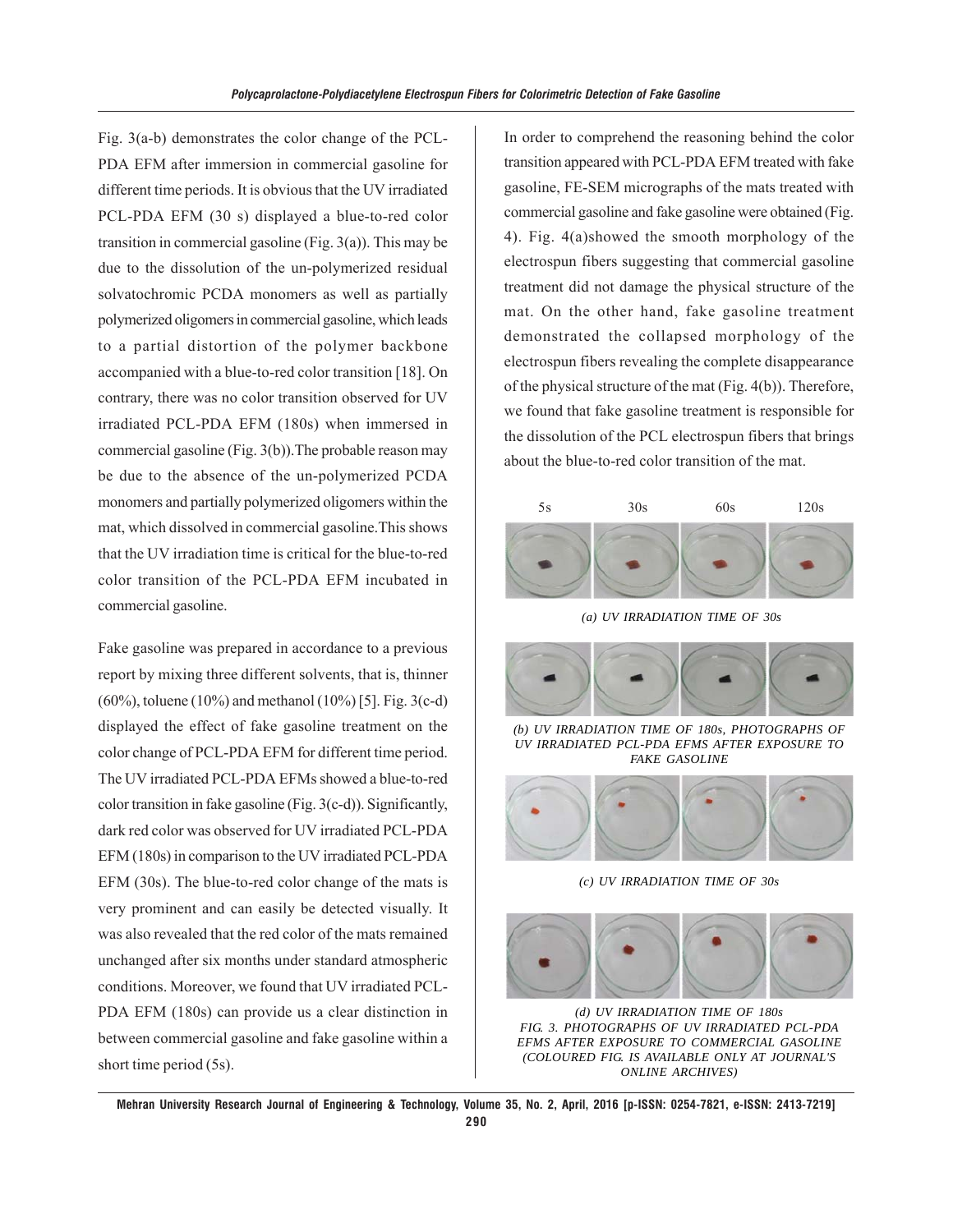



 *(a) TREATED WITH COMMERCIAL GASOLINE (b) TREATED WITH FAKE GASOLINE. THE UV IRRADIATION TIME WAS 180SFIG.*

*4. FE-SEM IMAGES OF UV IRRADIATED PCL-PDA ELECTROSPUN FIBERS*

## **4. CONCLUSIONS**

We successfully prepared sensor based on PDA-PCL EFM for the colorimetric detection of fake gasoline. Results showed that UV irradiated PCL-PDA EFM (180s) can provide a clear distinction in between commercial gasoline and fake gasoline. It gives a blue-to-red color transition within 5s when exposed to fake gasoline. FE-SEM images showed that the fake gasoline is responsible for the dissolution of PCL electrospun fibers that give access to interact with PDA polymer.

## **ACKNOWLEDGEMENTS**

First author is grateful for the financial support received from Higher Education Commission Pakistan, under the HRDI-UESTPs/UETs scholarship and Mehran University of Engineering & Technology, Jamshoro, Pakistan.

#### **REFERENCES**

[1] de Paulo, J.M., Barros, J.E., and Barbeira, P.J., "Differentiation of Gasoline Samples Using Flame Emission Spectroscopy and Partial Least Squares Discriminate Analysis", Energy & Fuels, Volume 28, No. 7, pp. 4355-61, 2014.

- [2] Wiedemann, L., d'Avila, L., and Azevedo, D., "Adulteration Detection of Brazilian Gasoline Samples by Statistical Analysis", Fuel, Volume 84, No. 4, pp. 467-73, 2005.
- [3] Mendes, G., and Barbeira, P.J., "Detection and Quantification of Adulterants in Gasoline Using Distillation Curves and Multivariate Methods", Fuel, Volume 112, pp. 163-71, 2013.
- [4] Wiziack, N., Catini, A., Santonico, M., D'amico, A., Paolesse, R., Paterno, L., Fonseca, F.J., and Natale, C.Di., "A Sensor array Based on Mass and Capacitance Transducers for the Detection of Adulterated Gasolines", Sensors and Actuators-B, Chemical, Volume 140, No. 2, pp. 508-13, 2009.
- [5] Lee, J., Balakrishnan, S., Cho, J., Jeon, S-H., and Kim, J-M., "Detection of Adulterated Gasoline Using Colorimetric Organic Microfibers", Journal of Materials Chemistry, Volume 21, No. 8, pp. 2648-55, 2011.
- [6] Teixeira, L.S., Oliveira, F.S., dos, Santos, H.C., Cordeiro, P.W., and Almeida, S.Q., "Multivariate Calibration in Fourier Transform Infrared Spectrometry as a Tool to Detect Adulterations in Brazilian Gasoline", Fuel, Volume 87, No. 3, pp. 346-52, 2008.